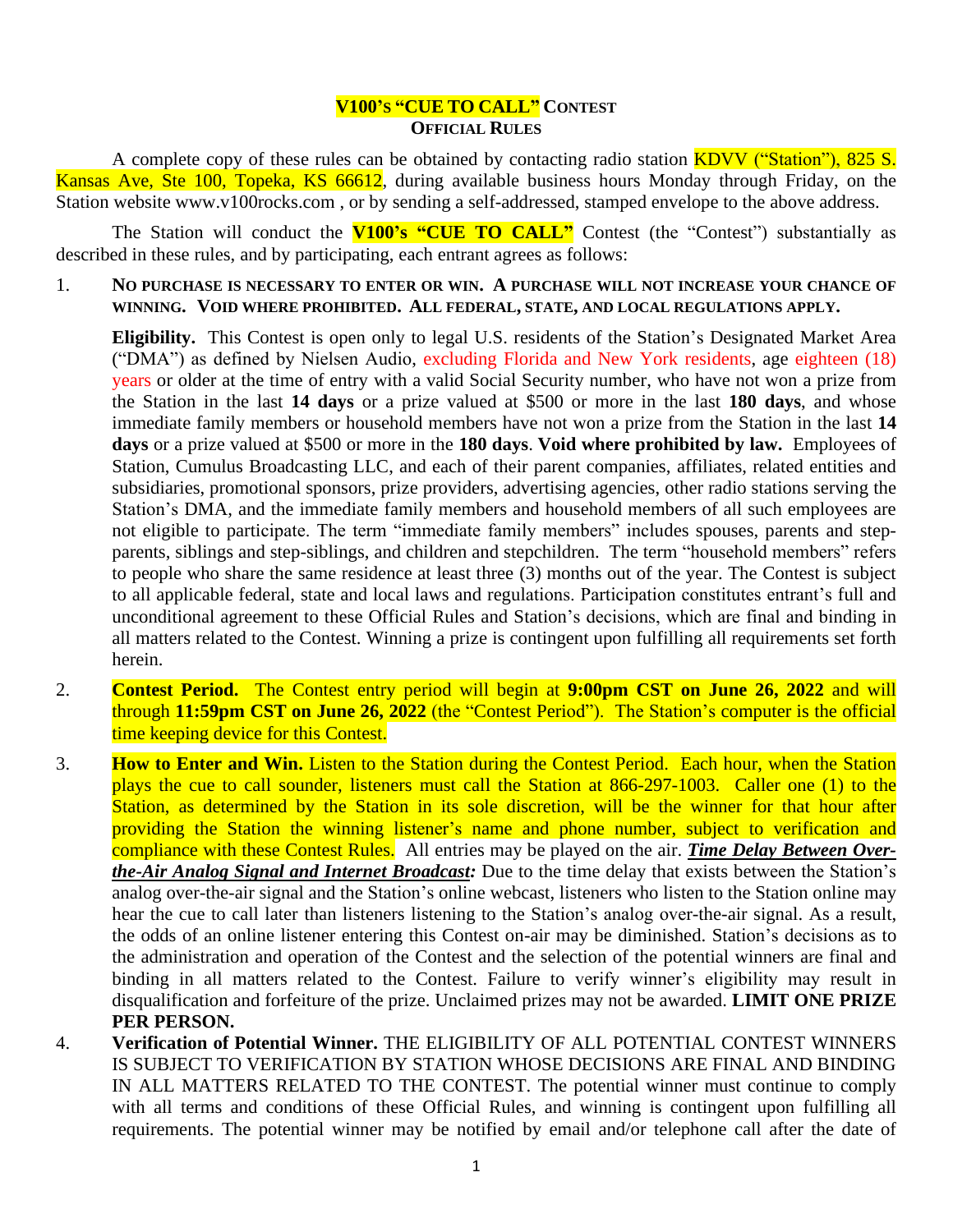random drawing and/or winner determination. The potential winner will be required to sign and return to Station, within three  $(3)$  days of the date notice is sent, an affidavit of eligibility and a liability/publicity release (except where prohibited) to claim the prize, if applicable. A winner who returns the affidavit of eligibility and liability/publicity release will be deemed to have accepted the contest prize and thereafter will not be permitted to rescind their acceptance of the prize and/or return the prize. If a potential winner cannot be contacted, fails to sign and return the affidavit of eligibility and/or the liability/publicity release within the required time period (if applicable), or if the prize or prize notification is returned as undeliverable, potential winner forfeits prize. In the event that the potential winner of a prize is disqualified for any reason, Station may award the applicable prize to an alternate winner by random drawing from among all remaining eligible entries. Unclaimed prizes may not be awarded.

5. **Prizes.** Three (3) prizes will be awarded in this Contest. Each winner will receive:

(a) a pair of tickets to I Prevail: True Power Tour on November 6, 2022 at Uptown Theater

The approximate retail value ("ARV") of each prize is EIGHTY Dollars (**\$80).** 

## **TOTAL ARV OF ALL CONTEST PRIZES IS: TWO HUNDRED FORTY Dollars (\$240).**

**For entry to the prize event, each event attendee may be required to show valid proof of vaccination against the COVID-19 virus and/or valid proof of a negative test for the COVID-19 virus within 72 hours (or such other time as the event organizers require) prior to the event.**

Winner is responsible for all taxes associated with prize receipt and/or use. Odds of winning a prize depend on a number of factors including the number of eligible entries received during the Contest Period and listeners participating at any given time.

There is no substitution, transfer, or cash equivalent for prizes, except that the Station may, in its sole discretion and to the extent permitted by law, substitute prizes of comparable value or cash. The prizes are expressly limited to the item(s) listed above and do not include taxes, gratuities or any other expenses. Any tickets and/or gift certificates/cards awarded as part of a prize will be subject to the terms and conditions set forth by the issuer and are valid only on the date(s) printed on the tickets or gift certificates/cards. Other restrictions may apply.

If any prize or a portion of any prize is postponed, cancelled, or otherwise unavailable due to disease, epidemic, pandemic, quarantine, any acts of government and/or any reason that is beyond the control of Station or any Sponsor, then no substitution shall be provided. Station and any Sponsors make no representation or warranty about the safety of any prize. By accepting and using a prize, each winner acknowledges and assumes all risks of accepting and using the prize, and any other risks associated with the prize.

6. **Entry Conditions and Release.** By entering, each entrant agrees to: (a) comply with and be bound by these Official Rules and the decisions of the Station and Sponsor(s), which are binding and final in all matters relating to this Contest; (b) release and hold harmless Station, Sponsor(s), Cumulus Media New Holdings Inc., and each of their affiliated companies, participating sponsors, the prize suppliers and any other organizations responsible for sponsoring, fulfilling, administering, advertising or promoting the Contest, and each of their respective past and present officers, directors, employees, agents and representatives (collectively, the "Released Parties") from and against any and all claims, expenses, and liability, including but not limited to negligence and damages of any kind to persons and property, including but not limited to invasion of privacy (under appropriation, intrusion, public disclosure of private facts, false light in the public eye or other legal theory), defamation, slander, libel, violation of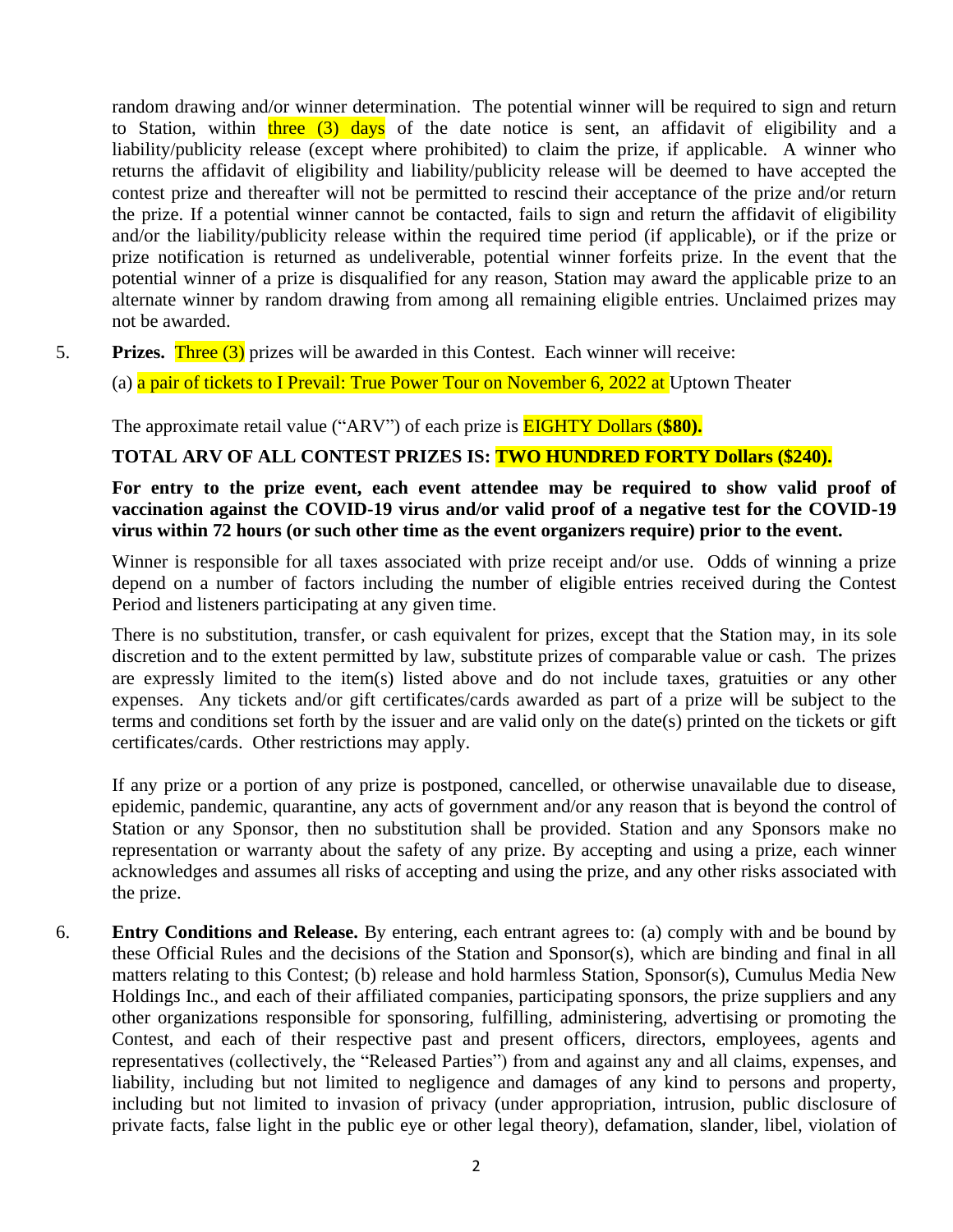right of publicity, infringement of trademark, copyright or other intellectual property rights, property damage, or death or personal injury arising out of or relating to a entrant's entry, creation of an entry or submission of an entry, participation in the Contest, acceptance or use or misuse of prize (including any travel or activity related thereto) and/or the broadcast, exploitation or use of entry; and (c) indemnify, defend and hold harmless the Released Parties from and against any and all claims, expenses, and liabilities (including reasonable attorneys' fees) arising out of or relating to an entrant's participation in the Contest and/or entrant's acceptance, use, non-use or misuse of the prize.

- 7. **Publicity.** Participation in the Contest constitutes entrant's consent to use by the Station and its agent of entrant's name, likeness, photograph, voice, opinions, entry, and/or biographical information (including hometown and state) for promotional purposes in any media, worldwide, without further payment or consideration, unless otherwise prohibited by law.
- 8. **Taxes.** All State, Local, Federal and/or other taxes, duties, tariffs, title fees, licensing fees, or other fees for prizes awarded become the sole responsibility of the winner. All those who win a prize or prizes valued \$600 or more in any given year will be issued an IRS Form 1099 to report their winnings.
- 9. **General Conditions.** Station reserves the right to cancel, suspend and/or modify the Contest, or any part of it, if any fraud, technical failures or any other factor beyond Station's reasonable control impairs the integrity or proper functioning of the Contest, as determined by Station in its sole discretion. Station reserves the right in its sole discretion to disqualify any individual it finds to be tampering with the entry process or the operation of the Contest or to be acting in violation of these Official Rules or acting in an unsportsmanlike or disruptive manner. Any attempt by any person to deliberately undermine the legitimate operation of the Contest may be a violation of criminal and civil law, and, should such an attempt be made, Station reserves the right to seek damages from any such person to the fullest extent permitted by law. Station's failure to enforce any term of these Official Rules shall not constitute a waiver of that provision.
- 10. **Limitations of Liability.** The Released Parties are not responsible for: (a) any incorrect or inaccurate information, whether caused by Station, Sponsor(s), entrants, printing errors or by any of the equipment or programming associated with or utilized in the Contest; (b) technical failures of any kind, including but not limited to malfunctions, interruptions, or disconnections in phone lines or network hardware or software; (c) unauthorized human intervention in any part of the entry process or the Contest; (d) technical or human error that may occur in the administration of the Contest or the processing of entries; or (e) any injury or damage to persons or property that may be caused, directly or indirectly, in whole or in part, from entrant's participation in the Contest or receipt or use, non-use or misuse of any prize. No more than the stated number of prizes will be awarded. In event that a production, technical, programming or other error causes more than stated number of prizes as set forth in these Official Rules to be claimed, Station reserves the right to award only the stated number of prizes by a random drawing among all legitimate, unawarded, eligible prize claims.
- 11. **Disputes.** Entrant agrees that: (a) any and all disputes, claims and causes of action arising out of or connected with this Contest, or any prizes awarded, shall be resolved individually, without resort to any form of class action; (b) any and all disputes, claims and causes of action arising out of or connected with this Contest, or any prizes awarded, shall be resolved exclusively by the United States District Court or the appropriate state court located in the Station's listening area; (c) any and all claims, judgments and awards shall be limited to actual out-of-pocket costs incurred, including costs associated with entering this Contest, but in no event attorneys' fees; and (d) under no circumstances will entrant be permitted to obtain awards for, and entrant hereby waives all rights to claim punitive, incidental and consequential damages and any other damages, other than for actual out-of-pocket expenses, and any and all rights to have damages multiplied or otherwise increased. SOME JURISDICTIONS DO NOT ALLOW THE LIMITATIONS OR EXCLUSION OF LIABILITY FOR INCIDENTAL OR